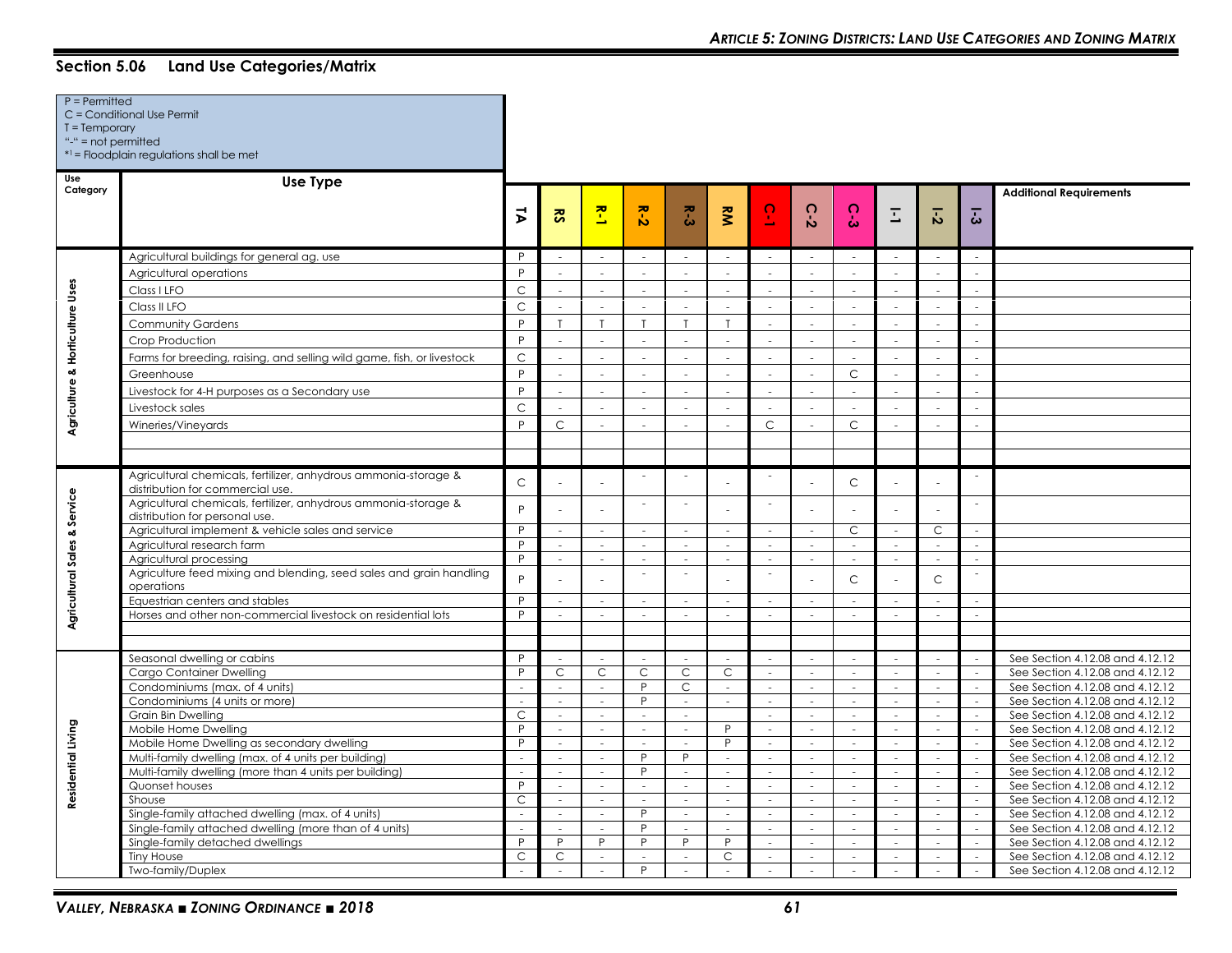| $T = Temporary$<br>"-" = not permitted                 | C = Conditional Use Permit<br>*1 = Floodplain regulations shall be met |                     |                         |                             |                          |                             |                             |                             |                             |                             |                             |                                      |                             |                                |
|--------------------------------------------------------|------------------------------------------------------------------------|---------------------|-------------------------|-----------------------------|--------------------------|-----------------------------|-----------------------------|-----------------------------|-----------------------------|-----------------------------|-----------------------------|--------------------------------------|-----------------------------|--------------------------------|
| Use<br>Category                                        | <b>Use Type</b>                                                        |                     |                         |                             |                          |                             |                             |                             |                             |                             |                             |                                      |                             | <b>Additional Requirements</b> |
|                                                        |                                                                        | $\vec{v}$           | $\overline{\mathbf{S}}$ | $\tilde{\mathbf{r}}$        | $R - 2$                  | $R - 3$                     | $\tilde{\mathbf{z}}$        | $\overline{6}$              | $\Omega$<br>ឆ់              | $\Omega$<br>ఉ               | Ξ                           | $\overline{\overline{\overline{6}}}$ | $\overline{3}$              |                                |
|                                                        | Upper story housing                                                    | $\sim$              | $\sim$                  | $\sim$                      | $\sim$                   | $\sim$                      | $\sim$                      | C                           |                             | C                           | $\sim$                      | $\overline{\phantom{a}}$             | $\sim$                      |                                |
|                                                        |                                                                        |                     |                         |                             |                          |                             |                             |                             |                             |                             |                             |                                      |                             |                                |
|                                                        |                                                                        |                     |                         |                             |                          |                             |                             |                             |                             |                             |                             |                                      |                             |                                |
|                                                        | Adult care homes                                                       | $\sim$              | P                       | P                           | P                        | $\sim$                      | $\sim$                      | P                           | P                           | P                           | $\sim$                      | $\sim$                               | $\sim$                      |                                |
|                                                        | <b>Assisted Living Facilities</b>                                      | $\sim$              | P                       | P                           | P                        | $\sim$                      | $\sim$                      | P                           | P                           | P                           | $\omega$                    | $\sim$                               | $\sim$                      |                                |
|                                                        | <b>Bed and Breakfast</b>                                               | P                   | P                       | $\overline{C}$              | $\sim$                   | $\sim$                      | $\sim$                      | $\omega$                    | $\omega$                    | $\mathcal{L}$               | $\omega$                    | $\sim$                               | $\sim$                      | See Section 9.15               |
|                                                        | Convents                                                               | P                   | P                       | C                           | $\sim$                   | $\sim$                      | $\sim$                      | $\sim$                      | $\sim$                      | $\sim$                      | $\sim$                      | $\omega$                             | $\sim$                      |                                |
| Residential/ Commercial<br>Institutions                | <b>Emergency Residential Services/Shelters</b>                         | P                   | P                       | P                           | $\overline{\phantom{a}}$ | $\sim$                      | $\mathcal{L}$               | $\omega$                    | P                           | P                           | $\mathcal{L}$               | $\omega$                             | $\mathcal{L}$               |                                |
|                                                        | Group Care Home                                                        | P                   | P                       | P                           | $\sim$                   | $\sim$                      | $\sim$                      | $\sim$                      | $\omega$                    | P                           | $\omega$                    | $\sim$                               | $\sim$                      |                                |
|                                                        | Group Home                                                             | P                   | $\mathsf{P}$            | P                           | $\sim$                   | $\sim$                      | $\sim$                      | $\sim$                      | $\sim$                      | P                           | $\sim$                      | $\sim$                               | $\sim$                      |                                |
|                                                        | Hospice                                                                | $\sim$              | P                       | P                           | P                        | $\sim$                      | $\omega$                    | $\mathcal{L}_{\mathcal{A}}$ | ÷.                          | P                           | $\mathcal{L}$               | $\omega$                             | $\sim$                      |                                |
|                                                        | Life Care Facility                                                     | $\sim$              | P                       | P                           | $\sim$                   | $\overline{\phantom{a}}$    | $\sim$                      | $\mathcal{L}_{\mathcal{A}}$ | $\mathcal{L}_{\mathcal{A}}$ | P                           | $\mathcal{L}_{\mathcal{A}}$ | $\sim$                               | $\mathcal{L}_{\mathcal{A}}$ |                                |
|                                                        | Monasteries                                                            | P                   | $\mathsf{P}$            | $\mathsf{C}$                | $\sim$                   | $\sim$                      | $\sim$                      | $\mathcal{L}^{\mathcal{A}}$ | $\mathcal{L}$               | $\sim$                      | $\sim$                      | $\sim$                               | $\sim$                      |                                |
|                                                        | <b>Nursing Homes</b>                                                   | $\sim$              | P                       | P                           | P                        | $\overline{\phantom{a}}$    | $\sim$                      | P                           | P                           | P                           | $\omega$                    | $\overline{\phantom{a}}$             | $\sim$                      |                                |
|                                                        | <b>Retirement Homes</b>                                                | $\sim$              | P                       | P                           | P                        | $\overline{\phantom{a}}$    | $\sim$                      | P                           | P                           | P                           | $\mathcal{L}_{\mathcal{A}}$ | $\sim$                               | $\mathcal{L}_{\mathcal{A}}$ |                                |
|                                                        | <b>Transitional housing</b>                                            | P                   | P                       | P                           | $\overline{\phantom{a}}$ | $\mathcal{L}_{\mathcal{A}}$ | $\sim$                      | ÷.                          | $\sim$                      | P                           | $\sim$                      | $\omega$                             | $\mathcal{L}_{\mathcal{A}}$ |                                |
|                                                        |                                                                        |                     |                         |                             |                          |                             |                             |                             |                             |                             |                             |                                      |                             |                                |
|                                                        |                                                                        |                     |                         |                             |                          |                             |                             |                             |                             |                             |                             |                                      |                             |                                |
|                                                        | Animal shelters                                                        | P                   | $\sim$                  | $\sim$                      | $\sim$                   | $\sim$                      | $\sim$                      | $\mathsf{C}$                | ×.                          | C                           | $\sim$                      | $\sim$                               | $\sim$                      |                                |
|                                                        | Cemetery                                                               | P                   | $\mathsf C$             | $\mathsf C$                 | $\sim$                   | $\sim$                      | $\sim$                      | $\sim$                      | $\sim$                      | $\sim$                      | $\sim$                      | $\sim$                               | $\sim$                      |                                |
|                                                        | Churches, synagogues, temples & similar                                | P                   | P                       | P                           | P                        | $\mathcal{L}_{\mathcal{A}}$ | $\sim$                      | $\overline{P}$              | $\mathsf{C}$                | P                           | $\sim$                      | $\sim$                               | $\sim$                      |                                |
|                                                        | Church, Storefront-                                                    | $\sim$              | $\sim$                  | $\sim$                      | $\sim$                   | $\mathcal{L}_{\mathcal{A}}$ | $\sim$                      | $\overline{C}$              | $\mathsf C$                 | $\mathsf C$                 | $\sim$                      | $\sim$                               | $\sim$                      |                                |
|                                                        | Community centers & buildings                                          | $\mathsf{C}$        | $\mathsf C$             | $\mathsf C$                 | $\sim$                   | ÷                           | $\mathcal{L}_{\mathcal{A}}$ | P                           | P                           | P                           | $\sim$                      | $\mathcal{L}^{\pm}$                  | ×.                          |                                |
| Community Services/<br>Civic Uses                      | Fire and Rescue facilities                                             | P<br>$\overline{C}$ | P<br>$\overline{C}$     | P<br>$\overline{C}$         | P                        | P                           | P<br>$\mathcal{L}$          | P<br>P                      | P<br>P                      | P<br>P                      | P                           | P                                    | P<br>$\mathcal{L}$          |                                |
|                                                        | Fraternal Organization                                                 | $\sim$              | $\sim$                  | $\sim$                      | $\sim$<br>$\mathcal{L}$  | $\mathcal{L}$<br>$\sim$     | $\sim$                      | P                           | P                           | P                           | $\omega$<br>P               | $\omega$<br>P                        | $\mathcal{L}$               |                                |
|                                                        | Governmental offices and uses<br>Law enforcement centers               | P                   | P                       | P                           | P                        | P                           | P                           | P                           | P                           | P                           | P                           | P                                    | P                           |                                |
|                                                        | Public Libraries and museums                                           | P                   | P                       | P                           | P                        | P                           | P                           | P                           | P                           | P                           | $\sim$                      | $\sim$                               | $\sim$                      |                                |
|                                                        | Philanthropic Organizations                                            | C                   | $\mathsf C$             | $\mathsf{C}$                | $\sim$                   | ÷.                          | $\sim$                      | P                           | P                           | P                           | $\sim$                      | $\sim$                               | $\mathcal{L}$               |                                |
|                                                        | Museums                                                                | P                   | P                       | P                           | P                        | P                           | P                           | P                           | P                           | P                           | P                           | P                                    | P                           |                                |
|                                                        | Planetariums                                                           | P                   | P                       | P                           | P                        | P                           | P                           | P                           | P                           | P                           | $\sim$                      | $\sim$                               | $\sim$                      |                                |
|                                                        | Senior citizen centers                                                 | $\mathsf C$         | $\mathsf C$             | $\mathsf{C}$                | $\mathcal{L}$            | $\sim$                      | $\sim$                      | P                           | P                           | P                           | $\omega$                    | $\sim$                               | $\omega$                    |                                |
|                                                        | General Use Airports                                                   | $\mathsf{C}$        | $\sim$                  | $\sim$                      | $\mathcal{L}$            | $\sim$                      | $\mathcal{L}$               | $\mathcal{L}$               | $\mathcal{L}$               | $\sim$                      | $\sim$                      | $\mathcal{L}$                        | i.                          |                                |
|                                                        |                                                                        |                     |                         |                             |                          |                             |                             |                             |                             |                             |                             |                                      |                             |                                |
|                                                        |                                                                        |                     |                         |                             | $\sim$                   |                             |                             |                             |                             |                             |                             |                                      |                             |                                |
|                                                        | Community correction centers                                           | $\mathsf{C}$        | $\sim$                  | $\sim$                      | $\sim$                   | $\sim$                      | $\sim$                      | $\sim$                      | ÷.                          | $\sim$                      | $\sim$                      | $\sim$                               | $\sim$                      |                                |
|                                                        | Drug & alcohol rehabilitation centers                                  | $\overline{C}$      | $\overline{C}$          | $\mathcal{L}_{\mathcal{A}}$ | $\sim$                   | $\sim$                      | $\mathcal{L}$               | $\overline{C}$              | $\mathsf C$                 | $\mathsf C$                 | $\sim$                      | $\overline{\phantom{a}}$             | $\mathcal{L}_{\mathcal{A}}$ |                                |
|                                                        | Halfway houses                                                         | $\mathsf C$         | $\mathsf C$             | $\mathsf C$                 | $\sim$                   | $\sim$                      | $\sim$                      | $\sim$                      | $\sim$                      | $\sim$                      | $\sim$                      | $\sim$                               | ÷.                          |                                |
| Treatment,<br>Rehabilitation,<br>arceration Facilities | Public Detention Center                                                | $\mathsf{C}$        | $\sim$                  | $\sim$                      | $\sim$                   | $\sim$                      | $\sim$                      | $\sim$                      | $\sim$                      | $\sim$                      | $\sim$                      | $\sim$                               | $\sim$                      |                                |
|                                                        | Juvenile Detention Center                                              | $\mathsf{C}$        | $\sim$                  | $\mathcal{L}_{\mathcal{A}}$ | $\sim$                   | $\sim$                      | $\mathcal{L}_{\mathcal{A}}$ | $\mathcal{L}_{\mathcal{A}}$ | $\mathcal{L}_{\mathcal{A}}$ | $\mathcal{L}_{\mathcal{A}}$ | $\sim$                      | $\overline{\phantom{a}}$             | $\mathcal{L}_{\mathcal{A}}$ |                                |
|                                                        | Private Prisons                                                        | $\mathsf C$         | $\sim$                  | $\sim$                      | $\sim$                   | $\sim$                      | $\sim$                      | $\sim$                      | $\sim$                      | $\mathcal{L}_{\mathcal{A}}$ | $\sim$                      | $\sim$                               | $\sim$                      |                                |
|                                                        | Public Prisons                                                         | $\mathsf{C}$        | $\sim$                  | $\sim$                      | $\sim$                   | $\sim$                      | $\sim$                      | $\sim$                      | $\sim$                      | $\sim$                      | $\sim$                      | $\sim$                               |                             |                                |
|                                                        |                                                                        |                     |                         |                             |                          |                             |                             |                             |                             |                             |                             |                                      |                             |                                |
| ě                                                      |                                                                        |                     |                         |                             |                          |                             |                             |                             |                             |                             |                             |                                      |                             |                                |
|                                                        |                                                                        |                     |                         |                             |                          |                             |                             |                             |                             |                             |                             |                                      |                             |                                |

## *ARTICLE 5: ZONING DISTRICTS*

P = Permitted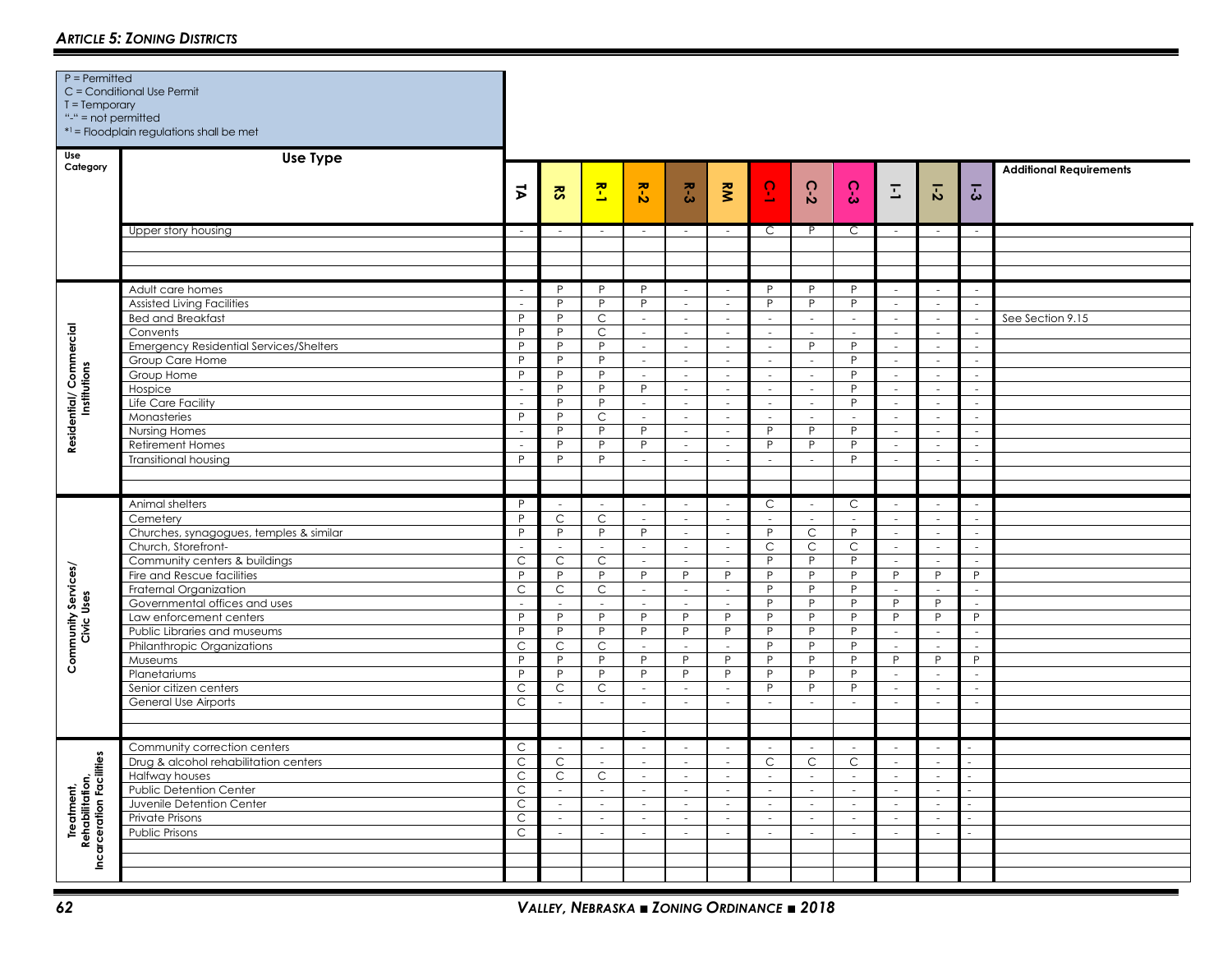| $P =$ Permitted<br>$T = Temporary$<br>"-" = $not$ permitted     | C = Conditional Use Permit<br>*1 = Floodplain regulations shall be met                                                                                                                                                                                                                                                                                                             |                                                                                                                                     |                                                                         |                                                                         |                                                                                           |                                                                              |                                                                                                             |                                                                                |                                                                                        |                                                                                                        |                                                                                     |                                                                                                      |                                                                                      |                                                                              |
|-----------------------------------------------------------------|------------------------------------------------------------------------------------------------------------------------------------------------------------------------------------------------------------------------------------------------------------------------------------------------------------------------------------------------------------------------------------|-------------------------------------------------------------------------------------------------------------------------------------|-------------------------------------------------------------------------|-------------------------------------------------------------------------|-------------------------------------------------------------------------------------------|------------------------------------------------------------------------------|-------------------------------------------------------------------------------------------------------------|--------------------------------------------------------------------------------|----------------------------------------------------------------------------------------|--------------------------------------------------------------------------------------------------------|-------------------------------------------------------------------------------------|------------------------------------------------------------------------------------------------------|--------------------------------------------------------------------------------------|------------------------------------------------------------------------------|
| Use<br>Category                                                 | Use Type                                                                                                                                                                                                                                                                                                                                                                           | ξ                                                                                                                                   | $\overline{\mathbf{S}}$                                                 | 준<br>$\rightarrow$                                                      | $\frac{1}{2}$                                                                             | $R - 3$                                                                      | kM                                                                                                          | $\overline{5}$                                                                 | $C-2$                                                                                  | C-3                                                                                                    | Ξ                                                                                   | $\overline{5}$                                                                                       | $\overline{5}$                                                                       | <b>Additional Requirements</b>                                               |
| త<br>Day-Care, Public &<br>Private Schools                      | Adult day-care home<br>Child Care Center<br>Child Care Home<br>Colleges and Universities<br>Day care centers<br>Preschools<br>Public & private schools (K-12)<br>Trade, career & technical schools                                                                                                                                                                                 | P<br>٠<br>P<br>$\mathsf{C}$<br>$\mathsf C$<br>$\mathsf{C}$<br>$\mathsf{C}$                                                          | P<br>$\sim$<br>P<br>C<br>C<br>C<br>C                                    | P<br>P<br>C<br>$\sim$<br>C<br>$\mathsf{C}$<br>C                         | P<br>$\overline{\phantom{a}}$<br>P<br>C<br>$\mathsf C$<br>$\mathsf C$<br>C                | P<br>$\sim$<br>P<br>$\mathsf{C}$<br>$\sim$<br>C<br>$\mathsf{C}$<br>C         | $\sim$<br>$\sim$<br>P<br>$\overline{\phantom{a}}$<br>$\sim$<br>$\overline{\phantom{a}}$<br>$\sim$<br>$\sim$ | P<br>P<br>$\sim$<br>$\mathsf{C}$<br>P<br>$\mathsf{C}$<br>$\mathsf{C}$<br>C     | P<br>$\sim$<br>$\mathsf C$<br>P<br>$\mathsf C$<br>$\mathsf{C}$<br>C                    | P<br>P<br>$\sim$<br>C<br>P<br>C<br>$\mathsf{C}$<br>C                                                   | $\sim$<br>C<br>$\sim$<br>$\sim$<br>$\mathsf{C}$<br>$\sim$<br>$\sim$<br>C            | C<br>$\overline{\phantom{a}}$<br>$\sim$<br>C<br>$\bar{a}$<br>C                                       | $\sim$<br>$\overline{\phantom{a}}$<br>$\sim$<br>$\sim$<br>$\sim$<br>$\sim$<br>$\sim$ |                                                                              |
| Public Parks &<br>Open Space                                    | Arboretums<br>Athletic fields<br>Campground<br>Nature centers<br>Parks, trails, picnic areas, & playgrounds<br>Public pools and/or water parks                                                                                                                                                                                                                                     | P<br>C<br>$\mathsf{C}$<br>$\mathsf C$<br>P<br>P                                                                                     | P<br>C<br>$\sim$<br>$\sim$<br>P<br>P                                    | P<br>$\mathsf C$<br>$\sim$<br>÷<br>P<br>P                               | P<br>C<br>$\sim$<br>$\sim$<br>P<br>P                                                      | P<br>$\mathsf C$<br>$\sim$<br>ra.<br>P<br>P                                  | P<br>C<br>$\sim$<br>$\sim$<br>P<br>P                                                                        | $\sim$<br>$\sim$<br>$\sim$<br>P<br>P                                           | $\sim$<br>$\sim$<br>$\sim$<br>P<br>P                                                   | - 11<br>P<br>C<br>$\sim$<br>P<br>P                                                                     | $\sim$<br>$\sim$<br>$\sim$<br>$\sim$<br>$\sim$<br>$\sim$                            | $\sim$<br>$\overline{\phantom{a}}$<br>$\sim$<br>$\overline{\phantom{a}}$<br>$\overline{\phantom{a}}$ | $\sim$<br>$\sim$<br>$\sim$<br>$\sim$<br>$\sim$<br>$\sim$                             |                                                                              |
| <b>Public/Private Utilities &amp;</b><br>Communication Services | Natural gas exploration and pumping<br>Natural gas depots<br>Private Wells<br>Wind Energy Conversion Sys. - Commercial/Utility Grade<br>Public works facilities incl. storage/maintenance areas<br>Wireless telecommunication facilities sys. - new tower<br>Wireless telecommunication facilities sys. - collocated<br>Radio and tower transmitter (Shortwave and Ham operations) | $\mathsf C$<br>$\mathsf{C}$<br>P<br>$\overline{\phantom{a}}$<br>P<br>C<br>$\mathsf C$<br>P                                          | $\sim$<br>$\sim$<br>P<br>$\sim$<br>C<br>C<br>$\mathsf{C}$<br>C          | $\sim$<br>$\sim$<br>C<br>$\sim$<br>C<br>$\sim$<br>$\sim$<br>C           | $\sim$<br>$\sim$<br>$\sim$<br>$\sim$<br>$\sim$<br>$\overline{\phantom{a}}$<br>$\sim$<br>C | $\sim$<br>$\sim$<br>$\sim$<br>$\sim$<br>$\sim$<br>$\sim$<br>$\sim$<br>$\sim$ | $\sim$<br>$\sim$<br>$\sim$<br>$\sim$<br>$\sim$<br>$\sim$<br>$\sim$<br>$\mathsf{C}$                          | $\sim$<br>$\sim$<br>$\sim$<br>$\sim$<br>P<br>C<br>$\mathsf{C}$<br>$\mathsf{C}$ | $\sim$<br>$\sim$<br>$\sim$<br>$\sim$<br>P<br>$\mathsf C$<br>$\mathsf C$<br>$\mathsf C$ | $\overline{\phantom{a}}$<br>$\overline{\phantom{a}}$<br>$\sim$<br>$\sim$<br>P<br>C<br>$\mathsf C$<br>C | $\sim$<br>$\sim$<br>$\mathsf{C}$<br>$\sim$<br>P<br>$\mathsf{C}$<br>$\mathsf C$<br>C | C<br>C<br>C<br>C<br>P.<br>C<br>$\mathsf{C}$<br>C                                                     | $\sim$<br>$\sim$<br>$\sim$<br>$\sim$<br>$\sim$<br>$\mathsf{C}$<br>$\mathsf{C}$<br>C  | See Section 9.07<br>See Section 9.03<br>See Section 9.03<br>See Section 9.19 |
| Animal Care                                                     | Animal Shelter<br>Kennel boarding or training<br>Kennel, commercial<br>Kennel, private<br>Pet cemetery<br>Pet crematorium<br>Pet grooming, Pet training<br>Animal hospital                                                                                                                                                                                                         | P<br>P<br>P<br>P<br>$\mathsf{C}$<br>$\mathsf{C}$<br>P<br>P                                                                          | $\sim$<br>$\sim$<br>$\sim$<br>C<br>$\sim$<br>$\sim$<br>$\sim$<br>$\sim$ | $\sim$<br>$\sim$<br>$\sim$<br>C<br>$\sim$<br>$\sim$<br>$\sim$<br>$\sim$ | $\sim$<br>$\sim$<br>$\sim$<br>С<br>$\sim$<br>$\sim$<br>$\sim$<br>$\sim$                   | $\sim$<br>$\sim$<br>$\sim$<br>C<br>$\sim$<br>$\sim$<br>$\sim$<br>$\sim$      | $\sim$<br>$\sim$<br>$\sim$<br>C<br>$\sim$<br>$\sim$<br>$\sim$<br>$\sim$                                     | $\mathsf{C}$<br>C<br>$\mathsf{C}$<br>$\sim$<br>$\sim$<br>$\sim$<br>P<br>P      | $\sim$<br>$\sim$<br>$\sim$<br>$\sim$<br>$\sim$<br>$\sim$<br>P<br>P                     | C<br>C<br>$\mathsf{C}$<br>$\sim$<br>$\sim$<br>$\sim$<br>P<br>P                                         | P<br>P<br>P<br>$\sim$<br>$\sim$<br>$\sim$<br>$\sim$<br>P                            | P<br>P<br>P<br>$\sim$<br>$\sim$<br>C<br>$\sim$<br>P.                                                 | P<br>$\sim$<br>$\mathsf{C}$<br>$\sim$<br>$\sim$<br>$\sim$<br>$\sim$                  |                                                                              |
| Business and<br>Household<br>Services                           | Building maintenance & cleaning services<br>Copying, printing, mailing, & packaging services<br>Lawn, garden & yard maintenance services<br>Locksmiths and key duplication<br>Pest control services<br>Small appliances & household equipment repair<br>Well drilling/septic tank cleaning                                                                                         | $\overline{\phantom{a}}$<br>$\sim$<br>$\overline{\phantom{a}}$<br>$\mathcal{L}_{\mathcal{A}}$<br>$\sim$<br>$\overline{\phantom{a}}$ | $\sim$<br>$\sim$<br>$\sim$<br>$\sim$<br>$\sim$<br>$\sim$                | $\sim$<br>$\sim$<br>$\sim$<br>$\sim$<br>$\sim$                          | $\sim$<br>$\sim$<br>$\sim$<br>$\sim$<br>$\sim$<br>$\sim$                                  | $\overline{\phantom{a}}$<br>$\sim$<br>$\sim$<br>$\sim$<br>$\sim$<br>$\sim$   | $\overline{\phantom{a}}$<br>$\sim$<br>$\sim$<br>$\sim$<br>$\sim$<br>$\sim$                                  | D<br>P<br>P<br>P<br>C<br>P<br>C                                                | P<br>P<br>P<br>P<br>$\mathsf C$<br>P<br>$\sim$                                         | P<br>P<br>P<br>P<br>C<br>P<br>P                                                                        | P<br>P<br>P<br>P<br>C<br>P<br>P                                                     | P<br>P<br>P<br>P<br>P<br>P<br>P                                                                      | P<br>P<br>P<br>P<br>$\mathsf{C}$<br>$\sim$<br>$\sim$                                 |                                                                              |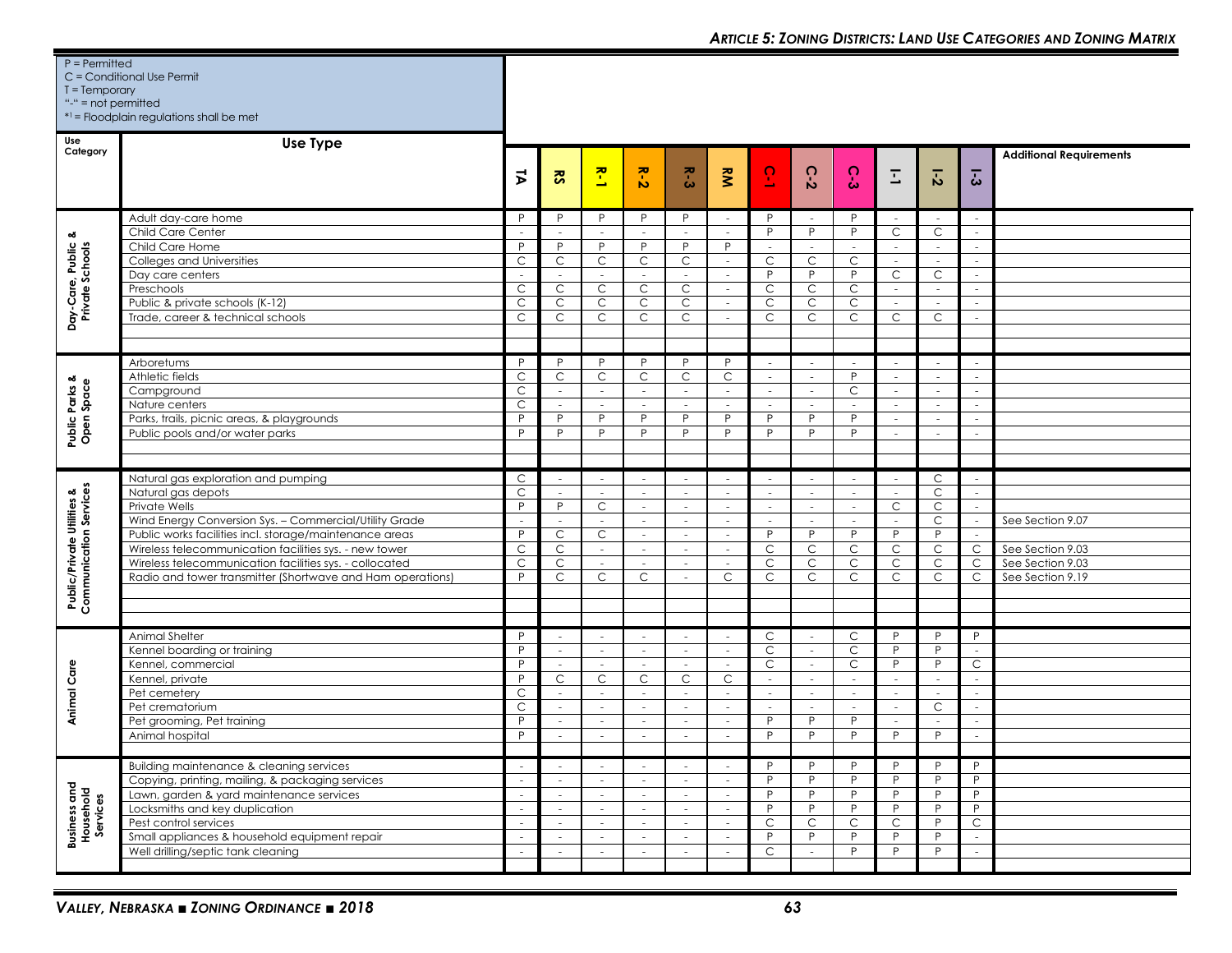| $T = Temporary$<br>"-" = not permitted | *1 = Floodplain regulations shall be met                                                                                                                                                                                                                                                                                                                                                                                                                                                                                                                                                                                                                        |                                                                                                                                                                                   |                                                                                                                                                                                                                                                   |                                                                                                                                                                                                   |                                                                                                                                                                                                                                            |                                                                                                                                                                                                                   |                                                                                                                                                                                                                                                                                          |                                                                                                                  |                                                                                                                             |                                                                                                                 |                                                                                                                                                                                                                                                            |                                                                                                                                                                                                                                                                                     |                                                                                                                                                                                                       |                                |
|----------------------------------------|-----------------------------------------------------------------------------------------------------------------------------------------------------------------------------------------------------------------------------------------------------------------------------------------------------------------------------------------------------------------------------------------------------------------------------------------------------------------------------------------------------------------------------------------------------------------------------------------------------------------------------------------------------------------|-----------------------------------------------------------------------------------------------------------------------------------------------------------------------------------|---------------------------------------------------------------------------------------------------------------------------------------------------------------------------------------------------------------------------------------------------|---------------------------------------------------------------------------------------------------------------------------------------------------------------------------------------------------|--------------------------------------------------------------------------------------------------------------------------------------------------------------------------------------------------------------------------------------------|-------------------------------------------------------------------------------------------------------------------------------------------------------------------------------------------------------------------|------------------------------------------------------------------------------------------------------------------------------------------------------------------------------------------------------------------------------------------------------------------------------------------|------------------------------------------------------------------------------------------------------------------|-----------------------------------------------------------------------------------------------------------------------------|-----------------------------------------------------------------------------------------------------------------|------------------------------------------------------------------------------------------------------------------------------------------------------------------------------------------------------------------------------------------------------------|-------------------------------------------------------------------------------------------------------------------------------------------------------------------------------------------------------------------------------------------------------------------------------------|-------------------------------------------------------------------------------------------------------------------------------------------------------------------------------------------------------|--------------------------------|
| Use<br>Category                        | <b>Use Type</b>                                                                                                                                                                                                                                                                                                                                                                                                                                                                                                                                                                                                                                                 | $\vec{v}$                                                                                                                                                                         | នី                                                                                                                                                                                                                                                | $\mathbf{z}$                                                                                                                                                                                      | $R - 2$                                                                                                                                                                                                                                    | R-3                                                                                                                                                                                                               | $\tilde{\mathbf{z}}$                                                                                                                                                                                                                                                                     | $\overline{5}$                                                                                                   | $\Omega$<br>$\mathbf{v}$                                                                                                    | $\Omega$<br>ώ                                                                                                   | $\overline{L}$                                                                                                                                                                                                                                             | $\overline{5}$                                                                                                                                                                                                                                                                      | $\overline{3}$                                                                                                                                                                                        | <b>Additional Requirements</b> |
| <b>Financial Services</b>              | <b>Banks</b><br>Automatic Teller Machine (ATM)<br><b>Brokerages</b><br><b>Credit Unions</b><br>Insurance offices<br>Financial advisory services<br>Specialty loan services                                                                                                                                                                                                                                                                                                                                                                                                                                                                                      | i a<br>$\overline{\phantom{a}}$<br>$\sim$<br>$\sim$<br>$\sim$<br>i a                                                                                                              | $\mathcal{L}_{\mathcal{A}}$<br>$\sim$<br>$\sim$<br>$\sim$<br>$\omega$<br>$\sim$<br>$\mathcal{L}$                                                                                                                                                  | $\sim$<br>$\sim$<br>$\mathcal{L}_{\mathcal{A}}$<br>$\sim$<br>$\sim$<br>$\sim$<br>$\mathcal{L}$                                                                                                    | ÷<br>$\sim$<br>$\overline{\phantom{a}}$<br>$\sim$<br>$\sim$<br>$\sim$<br>$\sim$                                                                                                                                                            | $\sim$<br>$\sim$<br>$\overline{\phantom{a}}$<br>$\sim$<br>$\sim$<br>$\sim$<br>$\sim$                                                                                                                              | $\sim$<br>$\sim$<br>$\sim$<br>$\sim$<br>$\omega$<br>$\sim$<br>$\sim$                                                                                                                                                                                                                     | P<br>P<br>P<br>P<br>P<br>P<br>P                                                                                  | P<br>P<br>P<br>P<br>P<br>P<br>P                                                                                             | P<br>P<br>P<br>P<br>P<br>P<br>P                                                                                 | $\sim$<br>$\sim$<br>$\sim$<br>$\sim$<br>$\sim$<br>$\sim$<br>$\sim$                                                                                                                                                                                         | $\sim$<br>$\sim$<br>$\sim$<br>$\sim$<br>$\omega$<br>$\sim$<br>$\sim$                                                                                                                                                                                                                | ÷<br>$\sim$<br>$\sim$<br>÷<br>$\sim$<br>÷                                                                                                                                                             |                                |
| Food And Beverage Services             | <b>Banquet/reception facility</b><br><b>Brew-on Premises Store</b><br>Brewery<br>Craft Brewery (Commercial)<br>Catering service<br>Donut and pastry shops<br>Mobile Food Units<br>Restaurants<br>Roadside produce stands<br>Sidewalk Café<br>Tavern or bar<br>Coffee houses, coffee shops<br>Brew pub<br>Micro-brewery (Commercial)<br>Coffee kiosks                                                                                                                                                                                                                                                                                                            | $\sim$<br>$\sim$<br>$\sim$<br>$\sim$<br>$\sim$<br>$\sim$<br>$\sim$<br>$\sim$<br>i.<br>$\sim$<br>i.<br>$\sim$<br>÷                                                                 | in 1999.<br>$\sim$<br>$\sim$<br>$\sim$<br>$\sim$<br>$\sim$<br>$\mathcal{L}$<br>$\sim$<br>$\mathsf{T}$<br>$\sim$<br>$\sim$<br>$\sim$<br>$\sim$<br>$\mathcal{L}_{\mathcal{A}}$<br>$\sim$                                                            | in 1999.<br>$\sim$<br>$\sim$<br>$\sim$<br>$\sim$<br>$\sim$<br>$\sim$<br>$\sim$<br>$\sim$<br>$\mathcal{L}$<br>$\sim$<br>$\sim$<br>$\sim$<br>$\omega$<br>$\sim$                                     | in 19<br>$\sim$<br>$\mathcal{L}$<br>$\sim$<br>$\sim$<br>$\sim$<br>$\overline{\phantom{a}}$<br>$\sim$<br>$\sim$<br>$\sim$<br>$\sim$<br>$\sim$<br>$\mathcal{L}$<br>$\overline{\phantom{a}}$<br>$\mathcal{L}$                                 | i.<br>$\sim$<br>$\mathcal{L}$<br>$\sim$<br>$\sim$<br>$\sim$<br>L.<br>$\mathcal{L}$<br>$\sim$<br>$\sim$<br>$\sim$<br>$\sim$<br>i.<br>$\overline{\phantom{a}}$<br>$\mathcal{L}_{\mathcal{A}}$                       | $\sim$<br>$\sim$<br>$\sim$<br>$\mathcal{L}$<br>$\sim$<br>$\sim$<br>$\sim$<br>$\sim$<br>$\sim$<br>$\sim$<br>$\mathcal{L}$<br>$\sim$<br>$\sim$<br>$\mathcal{L}$<br>$\mathcal{L}$                                                                                                           | $\mathsf{C}$<br>P<br>$\overline{C}$<br>$\mathsf{C}$<br>P<br>P<br>P<br>P<br>P<br>P<br>P<br>$\overline{P}$<br>P    | $\mathsf C$<br>P<br>$\mathsf{C}$<br>$\mathsf C$<br>P<br>P<br>P<br>P<br>P<br>P<br>P<br>P<br>P                                | $\mathsf{C}$<br>P<br>$\mathsf C$<br>$\mathsf C$<br>P<br>P<br>T<br>P<br>т<br>P<br>P<br>P<br>P<br>P<br>P          | i.<br>$\sim$<br>$\mathsf{C}$<br>$\mathsf{C}$<br>$\mathsf{C}$<br>$\sim$<br>$\mathsf{T}$<br>$\omega$<br>$\mathsf{T}$<br>$\sim$<br>$\sim$<br>$\sim$<br>i.<br>P<br>$\mathcal{L}$                                                                               | $\mathcal{L}_{\mathcal{A}}$<br>$\sim$<br>$\overline{C}$<br>$\mathsf{C}$<br>$\mathsf{C}$<br>$\sim$<br>$\mathsf{T}$<br>$\sim$<br>$\mathsf{T}$<br>$\omega$<br>$\mathcal{L}^{\mathcal{L}}$<br>$\sim$<br>$\omega$<br>$\overline{P}$<br>$\omega$                                          | $\sim$<br>$\sim$<br>$\sim$<br>$\sim$<br>$\sim$<br>$\sim$<br>n.<br>$\sim$<br>i.<br>$\sim$<br>$\sim$<br>$\sim$<br>i.                                                                                    | See Section 9.18               |
| General Commercial                     | Antiques and collectables shop<br>Art galleries<br>Artisan production shop<br>Artist Studio<br>Bridal sales & services<br>Clothing & accessories<br>Computer hardware/software sales<br>Dance studios & schools<br>Electronic/appliance sales & service<br>Equipment sales/storage/rental<br>Equipment repair services<br>Fabric and sewing supply stores<br>Farmer's Market<br>Firearms and ammunition sales<br>Florists<br>Food store (specialty) including bakeries, meat lockers, butchers,<br>delicatessen, not a full-service grocery<br>Funeral homes and mortuaries, including crematoriums<br>Garden center<br>Gift store<br>Grocery<br>Hardware store | $\sim$<br>i a<br>$\sim$<br>$\sim$<br>$\sim$<br>$\sim$<br>i a<br>$\sim$<br>$\sim$<br>$\sim$<br>$\sim$<br>$\mathsf{P}$<br>$\sim$<br>$\sim$<br>$\sim$<br>÷<br>i.<br>$\sim$<br>$\sim$ | $\sim$<br>$\sim$<br>$\mathcal{L}_{\mathcal{A}}$<br>$\sim$<br>$\sim$<br>$\sim$<br>$\sim$<br>$\overline{\phantom{a}}$<br>$\sim$<br>L,<br>$\sim$<br>$\sim$<br>$\sim$<br>$\sim$<br>$\sim$<br>$\sim$<br>$\sim$<br>$\sim$<br>$\sim$<br>$\sim$<br>$\sim$ | $\sim$<br>$\sim$<br>÷.<br>$\sim$<br>$\sim$<br>$\sim$<br>$\sim$<br>$\sim$<br>$\sim$<br>÷,<br>$\sim$<br>$\sim$<br>$\sim$<br>$\sim$<br>$\sim$<br>٠<br>$\sim$<br>$\sim$<br>$\sim$<br>$\sim$<br>$\sim$ | $\sim$<br>÷.<br>$\sim$<br>$\sim$<br>$\overline{\phantom{a}}$<br>$\sim$<br>$\sim$<br>$\sim$<br>$\sim$<br>÷,<br>$\sim$<br>$\sim$<br>$\overline{\phantom{a}}$<br>$\sim$<br>$\sim$<br>$\sim$<br>$\sim$<br>$\sim$<br>$\sim$<br>$\sim$<br>$\sim$ | $\sim$<br>$\sim$<br>L.<br>$\sim$<br>$\sim$<br>$\sim$<br>$\sim$<br>$\sim$<br>$\sim$<br>$\sim$<br>$\sim$<br>$\sim$<br>$\sim$<br>$\sim$<br>$\sim$<br>$\sim$<br>$\sim$<br>i.<br>$\mathcal{L}^{\mathcal{L}}$<br>$\sim$ | $\sim$<br>$\sim$<br>$\sim$<br>$\sim$<br>$\sim$<br>$\sim$<br>$\mathcal{L}$<br>$\sim$<br>$\sim$<br>$\mathcal{L}$<br>$\sim$<br>$\sim$<br>$\mathcal{L}_{\mathcal{A}}$<br>$\sim$<br>$\sim$<br>$\mathcal{L}_{\mathcal{A}}$<br>$\mathcal{L}_{\mathcal{A}}$<br>$\mathcal{L}$<br>$\sim$<br>$\sim$ | P<br>P<br>P<br>P<br>P<br>P<br>P<br>P<br>P<br>P<br>P<br>P<br>P<br>$\mathsf{C}$<br>P<br>P<br>P<br>P<br>P<br>P<br>P | P<br>P<br>P<br>P<br>P<br>P<br>P<br>P<br>$\sim$<br>P<br>P<br>P<br>$\mathsf{C}$<br>P<br>P<br>$\mathsf{C}$<br>P<br>P<br>P<br>P | P<br>P<br>P<br>P<br>P<br>P<br>P<br>P<br>P<br>P<br>P<br>P<br>P<br>$\mathsf C$<br>P<br>P<br>P<br>P<br>P<br>P<br>P | $\sim$<br>$\sim$<br>$\sim$<br>$\sim$<br>$\sim$<br>$\sim$<br>$\mathcal{L}$<br>$\sim$<br>$\sim$<br>$\mathcal{L}$<br>$\sim$<br>$\sim$<br>$\sim$<br>C<br>$\mathcal{L}_{\mathcal{A}}$<br>$\sim$<br>P<br>$\sim$<br>i.<br>$\omega$<br>$\mathcal{L}_{\mathcal{A}}$ | $\overline{\phantom{a}}$<br>$\mathcal{L}^{\mathcal{L}}$<br>$\sim$<br>$\sim$<br>$\sim$<br>$\omega$<br>$\omega$<br>$\sim$<br>$\sim$<br>$\omega$<br>$\sim$<br>$\sim$<br>$\sim$<br>C<br>$\sim$<br>P<br>$\mathcal{L}_{\mathcal{A}}$<br>$\mathcal{L}^{\mathcal{L}}$<br>$\omega$<br>$\sim$ | $\sim$<br>$\sim$<br>$\sim$<br>$\overline{\phantom{a}}$<br>$\sim$<br>÷<br>$\sim$<br>$\sim$<br>$\sim$<br>$\sim$<br>$\sim$<br>$\sim$<br>$\sim$<br>$\sim$<br>P<br>$\sim$<br>i.<br>$\mathcal{L}$<br>$\sim$ |                                |

## *ARTICLE 5: ZONING DISTRICTS*

C = Conditional Use Permit

P = Permitted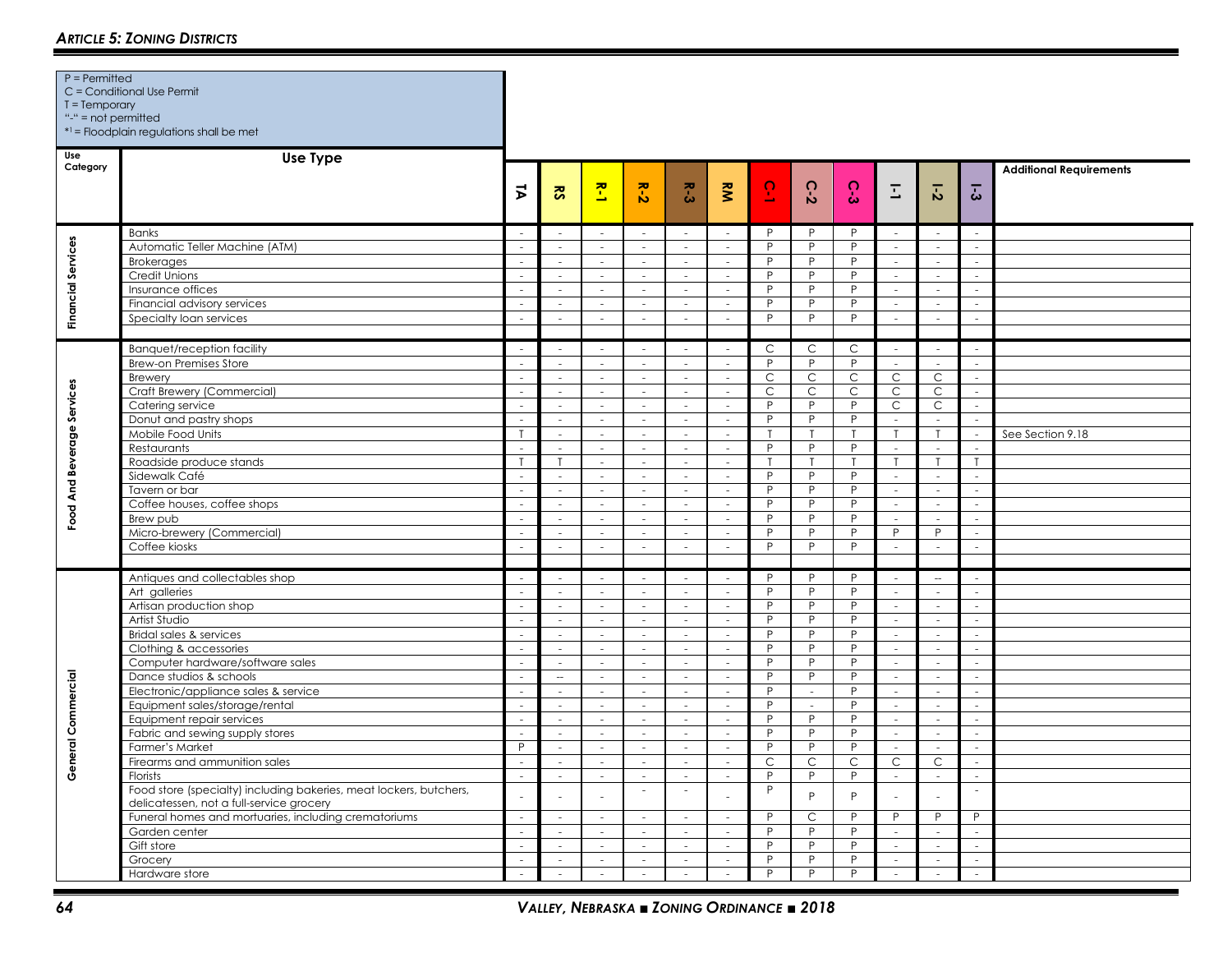| $P =$ Permitted     | C = Conditional Use Permit                               |                          |                         |                  |                                                      |                  |                             |                          |                          |              |                             |                             |                          |                                |
|---------------------|----------------------------------------------------------|--------------------------|-------------------------|------------------|------------------------------------------------------|------------------|-----------------------------|--------------------------|--------------------------|--------------|-----------------------------|-----------------------------|--------------------------|--------------------------------|
| $T = Temporary$     |                                                          |                          |                         |                  |                                                      |                  |                             |                          |                          |              |                             |                             |                          |                                |
| "-" = not permitted |                                                          |                          |                         |                  |                                                      |                  |                             |                          |                          |              |                             |                             |                          |                                |
|                     | *1 = Floodplain regulations shall be met                 |                          |                         |                  |                                                      |                  |                             |                          |                          |              |                             |                             |                          |                                |
| Use                 | Use Type                                                 |                          |                         |                  |                                                      |                  |                             |                          |                          |              |                             |                             |                          |                                |
| Category            |                                                          |                          |                         |                  |                                                      |                  |                             |                          |                          |              |                             |                             |                          | <b>Additional Requirements</b> |
|                     |                                                          |                          |                         |                  |                                                      |                  |                             | $\Omega$                 |                          | $\Omega$     |                             |                             |                          |                                |
|                     |                                                          | $\vec{v}$                | $\overline{\mathbf{S}}$ | $\mathbf{r}$     | $R - 2$                                              | $R - 3$          | RM                          | $\overline{\phantom{a}}$ | $C - 2$                  | ఓ            | $\overline{\mathbb{L}}$     | $\overline{5}$              | $\overline{5}$           |                                |
|                     |                                                          |                          |                         |                  |                                                      |                  |                             |                          |                          |              |                             |                             |                          |                                |
|                     | Heating and cooling sales and services                   | $\overline{\phantom{a}}$ |                         |                  |                                                      | $\sim$           | $\sim$                      | P                        | P                        | P            |                             |                             | $\overline{\phantom{a}}$ |                                |
|                     | Lawn and garden equipment sales and service              | $\sim$                   | $\sim$                  | $\sim$           | $\sim$                                               | $\sim$           | $\sim$                      | P                        | P                        | P            | P                           | P                           | P                        |                                |
|                     | Photographic equipment & supplies                        | $\overline{\phantom{a}}$ | $\sim$                  | $\sim$           | $\sim$                                               | $\sim$           | $\sim$                      | P                        | P                        | P            | $\sim$                      | $\sim$                      | ÷.                       |                                |
|                     | Pottery store                                            | $\sim$                   | $\sim$                  | $\sim$           | $\sim$                                               | $\sim$           | $\sim$                      | P                        | P                        | P            | $\sim$                      | $\sim$                      | $\sim$                   |                                |
|                     | Religious book, card and articles stores                 | $\sim$                   | $\sim$                  | $\sim$           | $\sim$                                               | $\sim$           | $\sim$                      | P                        | P                        | P            | $\sim$                      | $\sim$                      | $\sim$                   |                                |
|                     | Secondhand store, thrift or consignment store            | $\sim$                   | $\sim$                  | $\sim$           | $\sim$                                               | $\sim$           | $\sim$                      | P                        | P                        | P            | $\sim$                      | $\mathcal{L}^{\mathcal{L}}$ | $\sim$                   |                                |
|                     | Self-services laundry and Laundromat                     | $\sim$                   | $\sim$                  | $\sim$           | $\sim$                                               | $\sim$           | $\sim$                      | P                        | $\mathsf C$              | P            | $\sim$                      | $\mathcal{L}^{\mathcal{L}}$ | $\sim$                   |                                |
|                     | <b>Tanning Studio</b>                                    | $\sim$                   | $\sim$                  | $\sim$           | $\sim$                                               | $\sim$           | $\sim$                      | P                        | P                        | P            | $\sim$                      | $\sim$                      | $\sim$                   |                                |
|                     | <b>Taxidermy Services</b>                                |                          |                         |                  |                                                      |                  | $\sim$                      | P                        | $\mathsf{C}$             | $\mathsf{P}$ | ä,                          | ٠                           |                          |                                |
|                     |                                                          |                          |                         |                  |                                                      |                  |                             |                          |                          |              |                             |                             |                          |                                |
|                     |                                                          |                          |                         |                  |                                                      |                  |                             |                          |                          |              |                             |                             |                          |                                |
|                     | <b>Billiard halls</b>                                    | $\sim$                   | $\sim$                  |                  | $\sim$                                               | $\sim$           | $\sim$                      | P                        | P                        | P            | $\sim$                      |                             | $\sim$                   |                                |
|                     | Commercial greenhouses                                   | $\sim$                   | $\sim$                  | $\sim$           | $\sim$                                               | $\sim$           | $\sim$                      | P                        | $\sim$                   | P            | P                           | P                           | $\sim$                   |                                |
|                     | <b>Business Center</b>                                   | $\sim$                   | $\sim$                  | $\sim$           | $\sim$                                               | $\sim$           | $\sim$                      | P                        | P                        | P            | $\sim$                      | $\sim$                      | $\sim$                   |                                |
|                     | Concrete and cinder block sales                          | $\sim$                   | $\sim$                  | $\sim$           | $\sim$                                               | $\sim$           | $\sim$                      | P                        | $\sim$                   | P            | P                           | P                           | P                        |                                |
| Special Commercial  | Convenience store                                        | $\overline{\phantom{a}}$ | $\sim$                  | $\sim$           | $\sim$                                               | $\sim$           | $\sim$                      | P                        | P                        | P            | $\sim$                      | $\overline{\phantom{a}}$    | $\sim$                   |                                |
|                     | Fireworks stands                                         | $\overline{\phantom{a}}$ | $\sim$                  | $\sim$           | $\sim$                                               | $\sim$           | $\sim$                      | P                        | $\overline{\phantom{a}}$ | P            | P                           | P                           | $\sim$                   |                                |
|                     | Gasoline filling stations, including Self-Service        | $\sim$                   | $\sim$                  | $\sim$           | $\sim$                                               | C                | $\sim$                      | C<br>P                   | $\sim$<br>P              | C<br>P       | $\sim$                      | $\overline{\phantom{a}}$    | $\sim$                   |                                |
|                     | Liquor stores/sales<br>Monument sales                    | ÷.<br>$\sim$             | $\sim$<br>$\sim$        | $\sim$<br>$\sim$ | $\overline{\phantom{a}}$<br>$\overline{\phantom{a}}$ | $\sim$<br>$\sim$ | $\sim$<br>$\sim$            | P                        | P                        | P            | $\sim$<br>$\sim$            | $\sim$<br>$\sim$            | $\sim$<br>$\sim$         |                                |
|                     | Motels and hotels                                        | $\sim$                   | $\sim$                  | $\sim$           |                                                      | $\sim$           | $\sim$                      | P                        | P                        | P            | $\sim$                      | $\overline{\phantom{a}}$    | ÷,                       |                                |
|                     | Nurseries, retail sales                                  | $\sim$                   | $\sim$                  | $\sim$           |                                                      | $\sim$           | $\sim$                      | P                        | C                        | P            | $\sim$                      | $\sim$                      | $\sim$                   |                                |
|                     | Piercing Studio                                          | ÷.                       | $\sim$                  | $\sim$           |                                                      | $\sim$           | $\mathcal{L}_{\mathcal{A}}$ | P                        | P                        | P            | $\mathcal{L}_{\mathcal{A}}$ | $\sim$                      | $\overline{a}$           |                                |
|                     | <b>Tattoo Parlor</b>                                     | $\sim$                   | $\sim$                  |                  |                                                      | $\sim$           | $\sim$                      | P                        | P                        | P            | $\sim$                      | ÷.                          | ÷.                       |                                |
|                     |                                                          |                          |                         |                  |                                                      |                  |                             |                          |                          |              |                             |                             |                          |                                |
|                     |                                                          |                          |                         |                  |                                                      |                  |                             |                          |                          |              |                             |                             |                          |                                |
|                     | Acupuncture offices                                      | $\sim$                   | $\sim$                  |                  | $\sim$                                               | $\sim$           | $\sim$                      | P                        | P                        | P            | $\sim$                      | $\sim$                      | $\sim$                   |                                |
|                     | Chiropractor offices                                     | $\sim$                   | $\sim$                  | $\sim$           | $\sim$                                               | $\sim$           | $\sim$                      | P                        | P                        | P            | $\sim$                      | $\sim$                      | $\sim$                   |                                |
|                     | Dental offices incl. orthodontics                        | $\sim$                   | $\sim$                  | $\sim$           | $\sim$                                               | $\sim$           | $\sim$                      | P                        | P                        | P            | $\sim$                      | $\sim$                      | $\sim$                   |                                |
|                     | Massage therapy                                          | $\sim$                   | $\sim$                  | $\sim$           | $\sim$                                               | $\sim$           | $\sim$                      | P                        | P                        | P            | $\sim$                      | $\mathcal{L}^{\mathcal{L}}$ | $\sim$                   |                                |
|                     | Medical offices                                          | $\hspace{0.05cm} -$      | $\sim$                  | $\sim$           | $\sim$                                               | $\sim$           | $\sim$                      | P                        | $\mathsf{P}$             | P            | $\sim$                      | $\sim$                      | $\overline{\phantom{a}}$ |                                |
|                     | Optical sales & services                                 | $\sim$                   | $\sim$                  | $\sim$           | $\sim$                                               | $\sim$           | $\sim$                      | P                        | P                        | P            | $\sim$                      | $\sim$                      | $\sim$                   |                                |
| Medical Uses        | Laser Treatment                                          | $\sim$                   | $\sim$                  | $\sim$           | $\sim$                                               | $\sim$           | $\sim$                      | P<br>P                   | P<br>P                   | P<br>P       | $\sim$                      | $\sim$                      | $\sim$                   |                                |
|                     | Rehabilitation facilities including out-patient services | ÷.                       | $\sim$                  | $\sim$           | $\sim$                                               | $\sim$           | $\sim$                      |                          |                          |              | $\sim$                      | $\sim$                      | ÷.                       |                                |
|                     |                                                          |                          |                         |                  |                                                      |                  |                             |                          |                          |              |                             |                             |                          |                                |
|                     |                                                          |                          |                         |                  |                                                      | $\sim$           | $\sim$                      | P                        | P                        | P            |                             | ÷                           | ÷.                       |                                |
|                     | Accountant and investment counseling                     | $\sim$                   | $\sim$                  | $\sim$           | $\sim$                                               | $\sim$           | $\sim$                      | P.                       | P                        | P            | $\sim$                      | $\overline{\phantom{a}}$    |                          |                                |
|                     | Business offices<br>Consultant offices                   | ÷.                       | $\sim$                  | $\sim$           | $\sim$                                               | $\sim$           | $\sim$                      | P                        | P                        | P            | $\sim$                      | $\sim$                      | $\sim$                   |                                |
|                     | Lawyer/Attorney offices                                  | $\sim$                   | $\sim$                  | $\sim$           | $\sim$                                               | $\sim$           | $\sim$                      | P                        | P                        | P            | $\sim$                      | $\sim$                      |                          |                                |
|                     | Photographic studios                                     | $\sim$                   | $\sim$                  | $\sim$           | $\sim$                                               | $\sim$           | $\sim$                      | P                        | P                        | P            | $\sim$                      | $\sim$                      | ÷.                       |                                |
| Office Uses         | Real Estate offices                                      | $\sim$                   | $\sim$                  | $\sim$           | $\sim$                                               | $\sim$           | $\sim$                      | P                        | P                        | P            | $\sim$                      | $\sim$                      | $\sim$                   |                                |
|                     | Utility and telephone company offices                    | $\sim$                   | $\sim$                  | $\sim$           | $\sim$                                               | $\sim$           | $\sim$                      | P                        | P                        | P            | $\sim$                      | $\sim$                      | P                        |                                |
|                     |                                                          |                          |                         |                  |                                                      |                  |                             |                          |                          |              |                             |                             |                          |                                |
|                     |                                                          |                          |                         |                  |                                                      |                  |                             |                          |                          |              |                             |                             |                          |                                |
|                     |                                                          |                          |                         |                  |                                                      |                  |                             |                          |                          |              |                             |                             |                          |                                |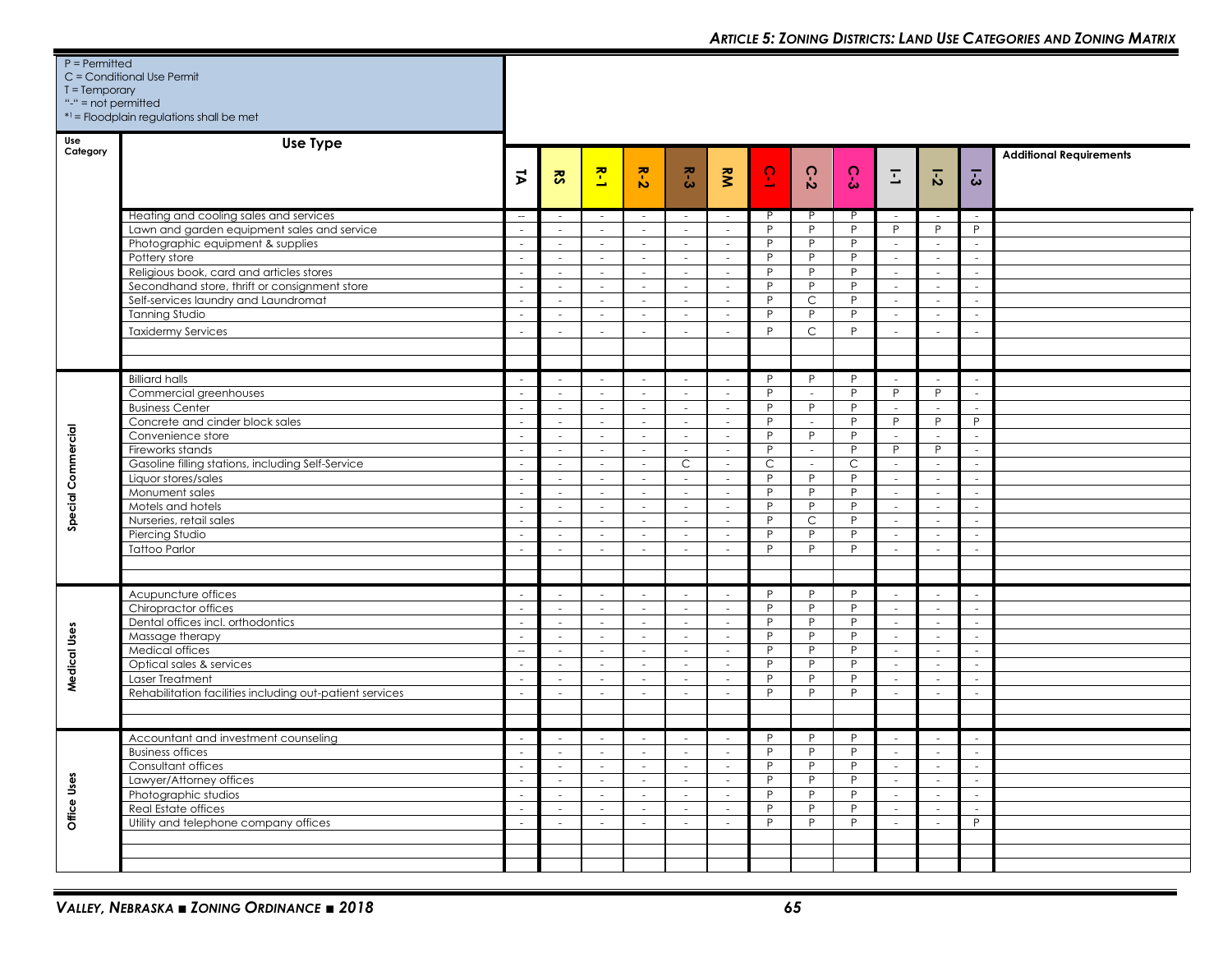| $T = Temporary$<br>"-" = $not$ permitted | C = Conditional Use Permit<br>*1 = Floodplain regulations shall be met                                                                                                                                                                                                                                                                                                                                         |                                                                                                                   |                                                                                                                                 |                                                                                                                                              |                                                                                                                                                                                                      |                                                                                                                                            |                                                                                                                                                 |                                                                                                                                                 |                                                                                                                                                                      |                                                                                                                                                             |                                                                                                                                                                                         |                                                                                                                                                                                                                                                        |                                                                                                    |                                                                                                                                                                                                      |
|------------------------------------------|----------------------------------------------------------------------------------------------------------------------------------------------------------------------------------------------------------------------------------------------------------------------------------------------------------------------------------------------------------------------------------------------------------------|-------------------------------------------------------------------------------------------------------------------|---------------------------------------------------------------------------------------------------------------------------------|----------------------------------------------------------------------------------------------------------------------------------------------|------------------------------------------------------------------------------------------------------------------------------------------------------------------------------------------------------|--------------------------------------------------------------------------------------------------------------------------------------------|-------------------------------------------------------------------------------------------------------------------------------------------------|-------------------------------------------------------------------------------------------------------------------------------------------------|----------------------------------------------------------------------------------------------------------------------------------------------------------------------|-------------------------------------------------------------------------------------------------------------------------------------------------------------|-----------------------------------------------------------------------------------------------------------------------------------------------------------------------------------------|--------------------------------------------------------------------------------------------------------------------------------------------------------------------------------------------------------------------------------------------------------|----------------------------------------------------------------------------------------------------|------------------------------------------------------------------------------------------------------------------------------------------------------------------------------------------------------|
| Use<br>Category                          | <b>Use Type</b>                                                                                                                                                                                                                                                                                                                                                                                                | $\vec{v}$                                                                                                         | <b>RS</b>                                                                                                                       | $\mathbf{r}$                                                                                                                                 | $R - 2$                                                                                                                                                                                              | κ.<br>δ                                                                                                                                    | Š                                                                                                                                               | $\overline{6}$                                                                                                                                  | $\Omega$<br>$\mathbf{v}$                                                                                                                                             | $\Omega$<br>မ်                                                                                                                                              | $\overline{\mathbb{L}}$                                                                                                                                                                 | $\overline{5}$                                                                                                                                                                                                                                         | $\overline{3}$                                                                                     | <b>Additional Requirements</b>                                                                                                                                                                       |
| Recreational Commercial                  | <b>Bowling alley</b><br>Commercial stables<br>Golf courses, public & private<br>Golf driving ranges<br>Gun clubs<br>Miniature golf courses<br><b>Paintball Course</b><br>Recreational facility, Indoor<br>Recreational facility, outdoor<br>Recreational vehicle (RV) Park<br><b>Riding Academies</b><br>Amusement arcade                                                                                      | $\overline{\phantom{a}}$<br>P<br>P<br>$\sim$<br>$\sim$<br>$\sim$<br>$\sim$<br>÷<br>$\sim$<br>$\sim$               | $\overline{C}$<br>P<br>P<br>$\sim$<br>$\mathcal{L}$<br>$\mathsf C$<br>$\sim$<br>$\sim$<br>$\sim$<br>$\mathsf{C}$<br>$\sim$      | $\sim$<br>$\sim$<br>P<br>P<br>$\sim$<br>÷.<br>$\mathcal{L}_{\mathcal{A}}$<br>$\sim$<br>$\omega$<br>$\mathcal{L}$<br>$\sim$<br>$\overline{a}$ | $\sim$<br>$\mathcal{L}$<br>P<br>$\mathsf{P}$<br>$\sim$<br>$\overline{\phantom{a}}$<br>$\overline{\phantom{a}}$<br>$\sim$<br>$\overline{\phantom{a}}$<br>$\sim$<br>$\sim$<br>$\overline{\phantom{a}}$ | $\sim$<br>$\sim$<br>P<br>P<br>$\sim$<br>÷.<br>$\mathcal{L}_{\mathcal{A}}$<br>$\sim$<br>÷.<br>$\sim$<br>$\sim$<br>$\overline{\phantom{a}}$  | $\sim$<br>$\mathcal{L}^{\mathcal{L}}$<br>$\sim$<br>$\sim$<br>$\sim$<br>$\omega$<br>$\sim$<br>$\sim$<br>$\sim$<br>$\omega$<br>$\sim$<br>$\omega$ | P<br>$\mathcal{L}$<br>$\sim$<br>$\sim$<br>$\sim$<br>P<br>$\overline{\phantom{a}}$<br>P<br>C<br>$\sim$<br>$\sim$<br>P                            | P<br>$\sim$<br>$\mathcal{L}_{\mathcal{A}}$<br>$\overline{\phantom{a}}$<br>$\sim$<br>$\sim$<br>$\overline{\phantom{a}}$<br>$\mathsf C$<br>$\sim$<br>÷,<br>$\sim$<br>P | P<br>$\omega$<br>P<br>P<br>$\mathcal{L}$<br>P<br>$\overline{\phantom{a}}$<br>P<br>C<br>$\mathsf{C}$<br>$\sim$<br>P                                          | $\sim$<br>$\omega$<br>$\omega$<br>$\overline{\phantom{a}}$<br>$\sim$<br>$\mathcal{L}_{\mathcal{A}}$<br>$\overline{\phantom{a}}$<br>$\sim$<br>$\mathsf{C}$<br>$\sim$<br>$\sim$<br>$\sim$ | $\sim$<br>$\omega$<br>$\sim$<br>$\overline{\phantom{a}}$<br>$\mathcal{L}^{\mathcal{L}}$<br>$\omega$<br>$\overline{\phantom{a}}$<br>$\sim$<br>$\mathsf{C}$<br>$\mathcal{L}_{\mathcal{A}}$<br>$\mathcal{L}_{\mathcal{A}}$<br>$\mathcal{L}_{\mathcal{A}}$ | $\sim$<br>÷<br>$\sim$<br>$\sim$<br>$\sim$<br>$\mathcal{L}_{\mathcal{A}}$<br>$\mathsf{C}$<br>$\sim$ | $*1$<br>$*1$                                                                                                                                                                                         |
| Auto Services/ Commercial                | Auto body repair<br>Automotive/machinery repair shop<br>Automobile/truck sales, rental & leasing<br>Automobile/truck washes, self-services or automatic<br>Motor home dealers<br>Motorcycle dealers, incl. moped and scooters<br>Muffler sales & services<br>Recreational vehicle sales & rentals<br>Transmission repair shops<br>Travel trailer dealers<br>Vehicle Storage incl. trailers, RV, & boat storage | $\sim$<br>$\sim$<br>$\sim$<br>$\sim$<br>$\mathcal{L}_{\mathcal{A}}$<br>$\sim$<br>$\sim$<br>$\sim$<br>i.<br>$\sim$ | i.<br>$\sim$<br>$\mathcal{L}$<br>$\sim$<br>$\sim$<br>$\mathcal{L}$<br>$\sim$<br>$\sim$<br>$\omega$<br>$\sim$<br>$\sim$          | i.<br>$\sim$<br>$\sim$<br>$\sim$<br>$\sim$<br>$\sim$<br>$\sim$<br>$\sim$<br>$\omega$<br>$\sim$<br>$\sim$                                     | ÷.<br>$\sim$<br>$\sim$<br>$\mathcal{L}$<br>$\sim$<br>$\sim$<br>$\sim$<br>$\sim$<br>$\overline{\phantom{a}}$<br>$\sim$<br>$\overline{\phantom{a}}$                                                    | ÷.<br>$\sim$<br>$\overline{\phantom{a}}$<br>$\sim$<br>$\sim$<br>$\sim$<br>$\sim$<br>$\sim$<br>$\overline{\phantom{a}}$<br>$\sim$<br>$\sim$ | $\sim$<br>$\sim$<br>$\mathcal{L}$<br>$\sim$<br>$\sim$<br>$\sim$<br>$\sim$<br>$\sim$<br>$\sim$<br>$\mathcal{L}_{\mathcal{A}}$<br>$\sim$          | P<br>P<br>$\overline{P}$<br>$\omega$<br>P.<br>P<br>P<br>P<br>P<br>P<br>$\sim$                                                                   | $\mathsf C$<br>$\mathsf C$<br>$\mathsf{C}$<br>$\mathcal{L}$<br>$\mathcal{L}_{\mathcal{A}}$<br>$\sim$<br>$\sim$<br>$\sim$<br>$\sim$<br>$\sim$<br>$\sim$               | P<br>P<br>P<br>P<br>P<br>P<br>P<br>P<br>P<br>P<br>C                                                                                                         | i.<br>$\sim$<br>$\mathcal{L}$<br>$\omega$<br>$\overline{\phantom{a}}$<br>$\sim$<br>$\sim$<br>$\overline{\phantom{a}}$<br>$\omega$<br>$\sim$<br>$\sim$                                   | $\sim$<br>$\sim$<br>$\sim$<br>$\sim$<br>$\mathcal{L}_{\mathcal{A}}$<br>$\overline{\phantom{a}}$<br>$\sim$<br>$\sim$<br>$\overline{\phantom{a}}$<br>$\omega$<br>$\sim$                                                                                  | $\sim$<br>$\sim$<br>$\sim$<br>$\sim$<br>$\sim$<br>$\sim$<br>$\sim$<br>÷.                           | See Section 9.12<br>See Section 9.12<br>See Section 9.12<br>See Section 9.12<br>See Section 9.13<br>See Section 9.13<br>See Section 9.12<br>See Section 9.13<br>See Section 9.12<br>See Section 9.13 |
| Adult<br>Uses                            | Adult Entertainment                                                                                                                                                                                                                                                                                                                                                                                            |                                                                                                                   | ÷.                                                                                                                              | ÷.                                                                                                                                           | $\sim$                                                                                                                                                                                               | $\sim$                                                                                                                                     | ÷,                                                                                                                                              | $\sim$                                                                                                                                          |                                                                                                                                                                      | ÷.                                                                                                                                                          | $\mathsf{C}$                                                                                                                                                                            | $\mathsf C$                                                                                                                                                                                                                                            |                                                                                                    | See Section 9.21                                                                                                                                                                                     |
| Warehousing & Storage                    | Fireworks storage<br>Mini-warehouses & self-service storage<br>Motor Freight Terminals<br>Outdoor Storage<br>Outdoor Storage Containers<br>Portable On-demand storage facilities<br>Warehouse and distribution<br>Warehousing (enclosed)<br>Warehousing (Open)<br>Wholesale business and storage                                                                                                               | in 19<br>$\sim$<br>$\sim$<br>$\sim$<br>$\mathcal{L}_{\mathcal{A}}$<br>$\sim$<br>$\sim$<br>$\sim$<br>i.            | $\sim$<br>$\sim$<br>$\mathcal{L}$<br>$\sim$<br>$\sim$<br>$\mathsf{T}$<br>$\sim$<br>$\sim$<br>$\overline{\phantom{a}}$<br>$\sim$ | i.<br>$\sim$<br>$\sim$<br>$\sim$<br>$\sim$<br>$\mathsf{T}$<br>$\sim$<br>$\sim$<br>$\sim$<br>$\sim$                                           | $\sim$<br>$\sim$<br>$\sim$<br>$\sim$<br>$\sim$<br>$\mathsf{T}$<br>$\sim$<br>$\sim$<br>$\overline{\phantom{a}}$<br>$\sim$                                                                             | $\sim$<br>$\sim$<br>$\sim$<br>$\sim$<br>$\sim$<br>$\mathsf{T}$<br>$\sim$<br>$\sim$<br>$\sim$<br>$\sim$                                     | $\sim$<br>$\sim$<br>$\omega$<br>$\sim$<br>$\sim$<br>$\mathsf{T}$<br>$\sim$<br>$\sim$<br>$\sim$<br>$\sim$                                        | $\sim$<br>$\sim$<br>$\mathcal{L}_{\mathcal{A}}$<br>$\omega$<br>$\sim$<br>$\mathsf{T}$<br>$\sim$<br>$\overline{\phantom{a}}$<br>$\sim$<br>$\sim$ | ÷.<br>$\sim$<br>$\sim$<br>$\omega$<br>$\mathcal{L}_{\mathcal{A}}$<br>T<br>$\sim$<br>$\sim$<br>$\overline{\phantom{a}}$<br>$\sim$                                     | i.<br>C<br>$\mathsf{C}$<br>$\mathsf{C}$<br>$\mathcal{L}_{\mathcal{A}}$<br>$\mathsf{T}$<br>$\mathsf C$<br>$\mathsf{C}$<br>$\overline{\phantom{a}}$<br>$\sim$ | $\mathcal{L}_{\mathcal{A}}$<br>$\sim$<br>$\sim$<br>P<br>$\overline{\phantom{a}}$<br>$\mathsf{T}$<br>C<br>$\mathsf{C}$<br>P<br>$\sim$                                                    | $\mathsf{C}$<br>$\sim$<br>$\mathcal{L}_{\mathcal{A}}$<br>$\overline{P}$<br>P<br>$\mathsf{T}$<br>C<br>$\mathsf C$<br>P<br>P                                                                                                                             | $\sim$<br>$\mathsf C$<br>$\mathcal{L}$<br>$\sim$<br>$\mathsf P$<br>P<br>C<br>P                     | See Section 9.11<br>$*1$<br>$*1$<br>$*1$                                                                                                                                                             |

P = Permitted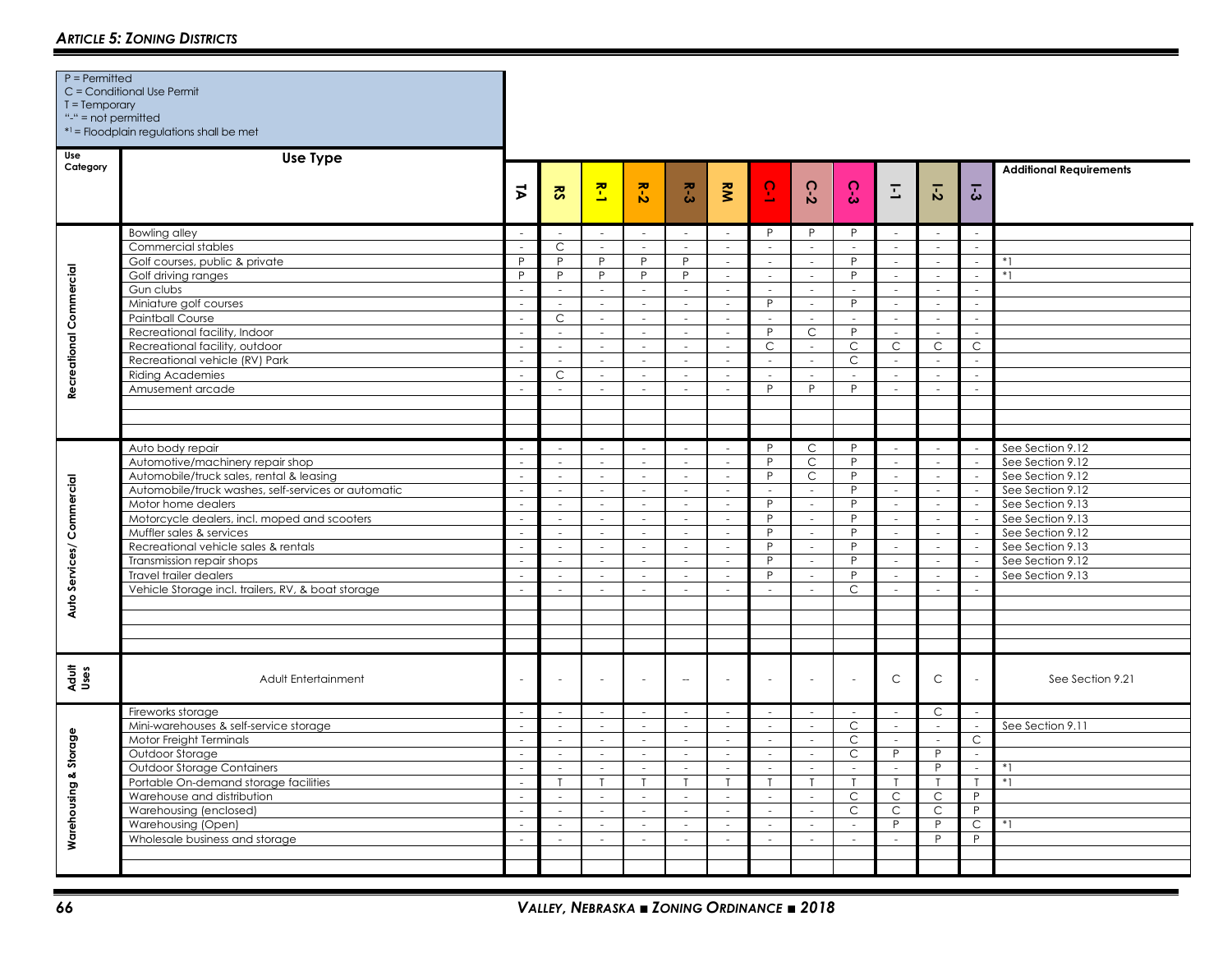| $P = Permitted$<br>$T = Temporary$<br>"-" = $not$ permitted | C = Conditional Use Permit<br>*1 = Floodplain regulations shall be met                 |                          |                         |                          |                                 |                                    |                         |                          |                                                      |                          |                        |                  |                                    |                                |
|-------------------------------------------------------------|----------------------------------------------------------------------------------------|--------------------------|-------------------------|--------------------------|---------------------------------|------------------------------------|-------------------------|--------------------------|------------------------------------------------------|--------------------------|------------------------|------------------|------------------------------------|--------------------------------|
| Use<br>Category                                             | <b>Use Type</b>                                                                        |                          |                         |                          |                                 |                                    |                         |                          |                                                      |                          |                        |                  |                                    | <b>Additional Requirements</b> |
|                                                             |                                                                                        | ヌ                        | $\overline{\mathbf{S}}$ | $\mathbf{r}$             | $\overline{z}$ - $\overline{z}$ | $R - 3$                            | $\tilde{\mathbf{z}}$    | $\overline{6}$           | $C-2$                                                | C-3                      | Ξ                      | $\overline{5}$   | $\overline{5}$                     |                                |
|                                                             | Bulk materials or machinery storage (fully enclosed)                                   | $\overline{\phantom{a}}$ | $\sim$                  |                          | $\sim$                          | $\sim$                             | $\sim$                  |                          | $\overline{\phantom{a}}$                             | $\sim$                   | P                      | P                | P                                  |                                |
|                                                             | Carpenters                                                                             | $\sim$                   | $\sim$                  | $\sim$                   | $\sim$                          | $\sim$                             | $\sim$                  | P                        | C                                                    | P                        | $\sim$                 | $\sim$<br>P      | $\sim$                             |                                |
|                                                             | Carpet & rug cleaning plants<br>Construction batch plants                              | $\sim$<br>$\sim$         | $\sim$<br>$\sim$        | $\sim$<br>$\sim$         | $\sim$<br>$\sim$                | $\overline{\phantom{a}}$<br>$\sim$ | $\sim$<br>$\sim$        | $\sim$<br>$\sim$         | $\overline{\phantom{a}}$<br>$\overline{\phantom{a}}$ | $\sim$<br>C              | $\sim$<br>$\mathsf{C}$ | P                | $\sim$<br>$\sim$                   |                                |
| Contractors, Contractor Yards, Storage & Supply             | Construction yards incl. offices & equipment storage yards excl.<br>heavy machinery    |                          |                         |                          |                                 | $\sim$                             |                         | P                        | $\mathsf C$                                          | P                        | $\mathsf C$            | P                | $\overline{\phantom{a}}$           |                                |
|                                                             | Electricians                                                                           | $\sim$                   | $\sim$                  | $\sim$                   | $\sim$                          | $\sim$                             | $\sim$                  | P                        | P                                                    | P                        | $\sim$                 | $\sim$           | $\sim$                             |                                |
|                                                             | Heating & ventilating contractors                                                      | $\sim$                   | $\sim$                  | $\sim$                   | $\sim$                          | $\sim$                             | $\sim$                  | P                        | P                                                    | P                        | $\sim$                 | $\sim$           | $\sim$                             |                                |
|                                                             | Masons & bricklayers<br>Plumbers                                                       | ÷.                       | $\sim$<br>$\sim$        | $\sim$<br>$\sim$         | $\sim$                          | $\sim$<br>$\sim$                   | $\sim$<br>$\sim$        | P<br>P                   | $\mathsf{P}$<br>P                                    | P<br>P                   | $\sim$<br>$\sim$       | $\sim$<br>$\sim$ | $\sim$<br>÷.                       |                                |
|                                                             | Trade shops (incl. cabinet makers)                                                     |                          |                         |                          |                                 | $\sim$                             | ×.                      | P                        | P                                                    | P                        | ÷.                     |                  |                                    |                                |
|                                                             |                                                                                        |                          |                         |                          |                                 |                                    |                         |                          |                                                      |                          |                        |                  |                                    |                                |
|                                                             |                                                                                        |                          |                         |                          |                                 |                                    |                         |                          |                                                      |                          |                        |                  |                                    |                                |
|                                                             | Concrete block manufacturing                                                           | $\overline{\phantom{a}}$ | $\sim$                  | $\sim$                   | $\overline{\phantom{a}}$        | $\sim$                             | $\sim$                  | $\sim$                   | $\sim$                                               | $\sim$                   | $\sim$                 | P                |                                    |                                |
|                                                             | Concrete products                                                                      | $\sim$                   | $\sim$                  | $\sim$                   | $\sim$                          | $\sim$                             | $\sim$                  | $\sim$                   | $\sim$                                               | $\sim$                   | $\sim$                 | P                |                                    |                                |
|                                                             | Heavy construction companies                                                           | $\sim$                   | $\sim$                  | $\sim$                   | $\sim$                          | $\sim$                             | $\sim$                  | $\sim$                   | $\sim$                                               | $\sim$                   | $\sim$                 | P                |                                    |                                |
|                                                             | Manufactured housing fabrication<br>Prefabricated buildings & components manufacturing | $\sim$<br>÷.             | $\sim$<br>$\sim$        | $\sim$<br>$\sim$         | $\sim$<br>$\sim$                | $\sim$<br>$\sim$                   | $\sim$<br>$\sim$        | $\sim$<br>$\sim$         | $\sim$<br>$\sim$                                     | C<br>$\mathsf{C}$        | P<br>P                 | P<br>P           | $\sim$<br>$\sim$                   |                                |
|                                                             |                                                                                        |                          |                         |                          |                                 |                                    |                         |                          |                                                      |                          |                        |                  |                                    |                                |
|                                                             |                                                                                        |                          |                         |                          |                                 |                                    |                         |                          |                                                      |                          |                        |                  |                                    |                                |
|                                                             | <b>Bakery Products Manufacturing</b>                                                   | $\overline{\phantom{a}}$ | $\sim$                  | $\sim$                   | $\sim$                          | $\sim$                             | $\sim$                  | $\sim$                   | $\sim$                                               | $\sim$                   | $\sim$                 | P                | $\sim$                             |                                |
|                                                             | Beverage Blending and Bottling (Except Breweries)                                      | $\sim$                   | $\sim$                  | $\sim$                   | $\sim$                          | $\sim$                             | $\sim$                  | $\sim$                   | $\overline{\phantom{a}}$                             | $\sim$                   | $\sim$                 | P                | $\sim$                             |                                |
|                                                             | Coffee, Tea and Spice Processing and Packaging                                         | $\sim$                   | $\sim$                  | $\sim$                   | $\sim$                          | $\sim$                             | $\sim$                  | $\sim$                   | $\sim$                                               | $\sim$                   | $\sim$                 | P                | $\sim$                             |                                |
|                                                             | Creamery and Dairy Operations                                                          | $\sim$                   | $\sim$                  | $\sim$                   | $\sim$                          | $\sim$                             | $\sim$                  | $\sim$                   | $\overline{\phantom{a}}$                             | $\sim$                   | $\sim$                 | P                | $\sim$                             |                                |
| Food Processing                                             | Dairy Products Manufacturing<br><b>Egg Processing Plants</b>                           | ÷.<br>$\sim$             | $\sim$<br>$\sim$        | $\sim$<br>$\sim$         | $\sim$<br>$\sim$                | $\mathcal{L}$<br>$\sim$            | $\mathcal{L}$<br>$\sim$ | $\sim$<br>$\sim$         | $\sim$<br>$\sim$                                     | $\sim$<br>$\sim$         | $\sim$<br>×.           | P<br>$\sim$      | $\overline{\phantom{a}}$<br>$\sim$ |                                |
|                                                             |                                                                                        |                          |                         |                          |                                 |                                    |                         |                          |                                                      |                          |                        |                  |                                    |                                |
|                                                             |                                                                                        |                          |                         |                          |                                 |                                    |                         |                          |                                                      |                          |                        |                  |                                    |                                |
|                                                             |                                                                                        |                          |                         |                          |                                 |                                    |                         |                          |                                                      |                          |                        |                  |                                    |                                |
|                                                             | Brick, firebrick and clay products manufacturing                                       |                          |                         |                          |                                 |                                    |                         |                          |                                                      |                          |                        | P                |                                    | See Section 9.17               |
| Mining &<br>Excavation                                      | Monument & architectural stone manufacturing                                           |                          |                         |                          |                                 |                                    |                         |                          |                                                      |                          |                        | P                |                                    |                                |
|                                                             | Quarry/Sand and Gravel Extraction                                                      |                          |                         |                          |                                 |                                    |                         |                          |                                                      |                          |                        |                  |                                    | See Section 9.17               |
|                                                             | Culvert manufacturing                                                                  |                          |                         |                          |                                 |                                    |                         |                          |                                                      | $\overline{\phantom{a}}$ | ٠                      | P                |                                    |                                |
| Metal<br>Processing,<br>Stamping                            | Welding                                                                                |                          |                         |                          |                                 |                                    |                         | $\overline{\phantom{a}}$ |                                                      |                          | P                      | P                | P                                  |                                |
|                                                             | Wire Rope and Cable Manufacturing                                                      |                          |                         |                          |                                 |                                    |                         |                          |                                                      |                          |                        | P                |                                    |                                |
|                                                             | Landfill, Construction Material                                                        | $\overline{\phantom{a}}$ | $\sim$                  | $\overline{\phantom{a}}$ | $\overline{\phantom{a}}$        | $\overline{\phantom{a}}$           | $\sim$                  | $\overline{\phantom{a}}$ | $\overline{\phantom{a}}$                             | $\sim$                   | $\sim$                 | ٠                | $\sim$                             |                                |
|                                                             | Landfill, Solid Waste                                                                  | $\sim$                   | $\sim$                  | $\sim$                   | $\sim$                          | $\sim$                             | $\sim$                  | $\sim$                   | $\overline{\phantom{a}}$                             | $\sim$                   | $\sim$                 | $\sim$           | $\sim$                             |                                |
|                                                             | Recycling Center<br><b>Recycling Processing</b>                                        | $\sim$<br>$\sim$         | $\sim$<br>$\sim$        | $\sim$<br>$\sim$         | $\sim$<br>$\sim$                | $\sim$<br>$\sim$                   | $\sim$<br>$\sim$        | $\sim$<br>$\sim$         | $\sim$<br>$\sim$                                     | C<br>$\sim$              | $\mathsf{C}$<br>$\sim$ | $\mathsf C$<br>C |                                    |                                |
| Waste<br>Handling                                           | Sanitary Transfer Station                                                              | $\sim$                   | $\sim$                  | $\sim$                   | $\sim$                          | $\sim$                             | $\sim$                  | $\sim$                   | $\sim$                                               | $\sim$                   | $\sim$                 | C                |                                    |                                |
|                                                             |                                                                                        |                          |                         |                          |                                 |                                    |                         |                          |                                                      |                          |                        |                  |                                    |                                |
|                                                             |                                                                                        |                          |                         |                          |                                 |                                    |                         |                          |                                                      |                          |                        |                  |                                    |                                |